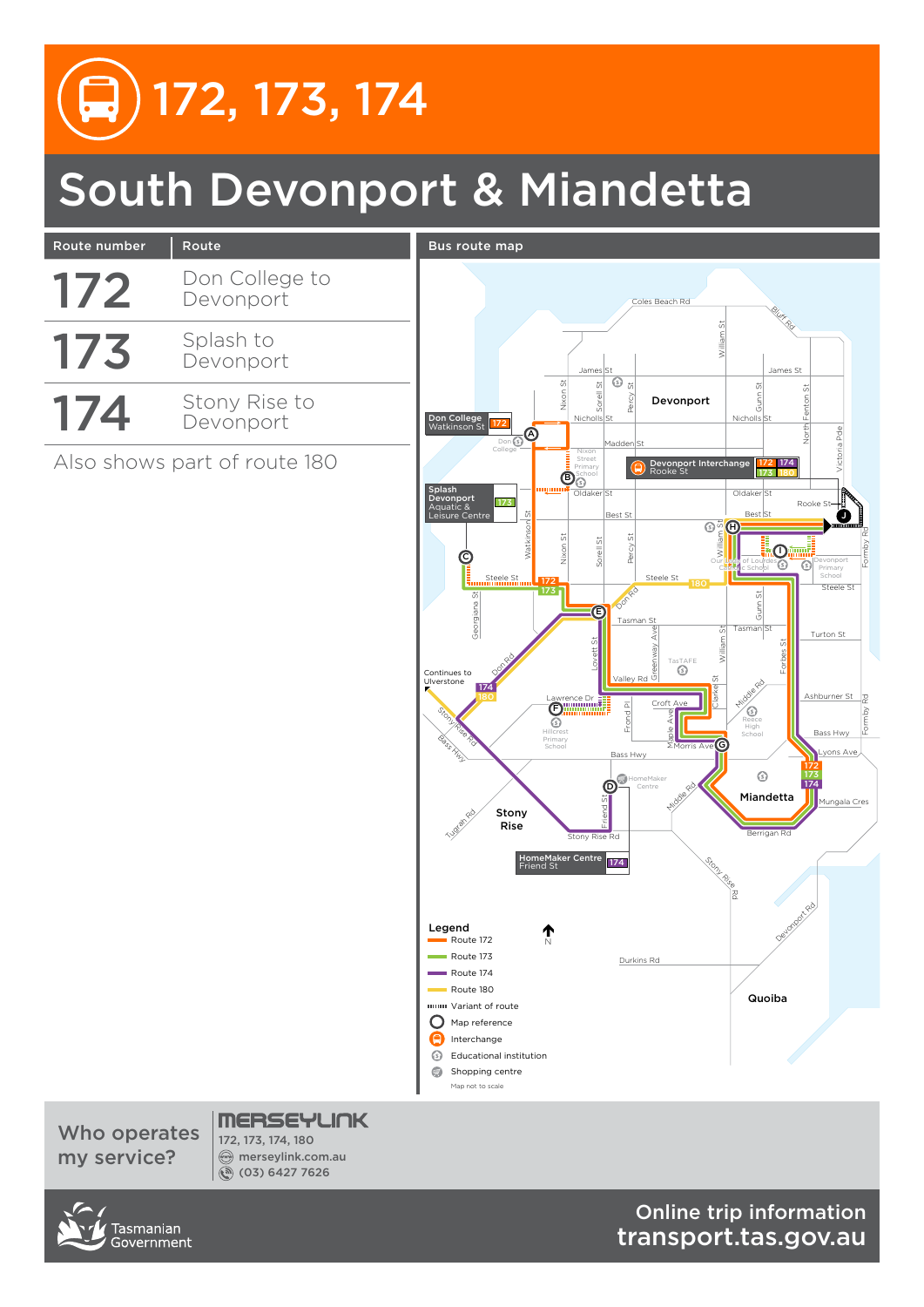# South Devonport & Miandetta



# Useful information

#### Hailing your bus

Signal the bus driver to stop.



### Accessible service

All services are operated by wheelchair accessible vehicles.



## Don't miss your bus

Be at your stop five minutes before your bus is due.



### Using transportme

You can use transportme smartcard for travel with Merseylink. To find out how to apply for a card for your service visit www.transport.tas.gov.au and use the transportme app to recharge your card and access real time bus tracking.



## Enquiries

For any general enquires, feedback or more information including timetables, maps and fares, refer to individual operator contact information (see 'Who operates my service?').

The information shown here was last updated 3 October 2021.



# Plan your trip



#### Online trip information

Visit www.transport.tas.gov.au for maps, timetables and fares, or search for your journey on Google Maps or other journey planner apps.

Who operates my service?



merseylink.com.au (03) 6427 7626



Online trip information transport.tas.gov.au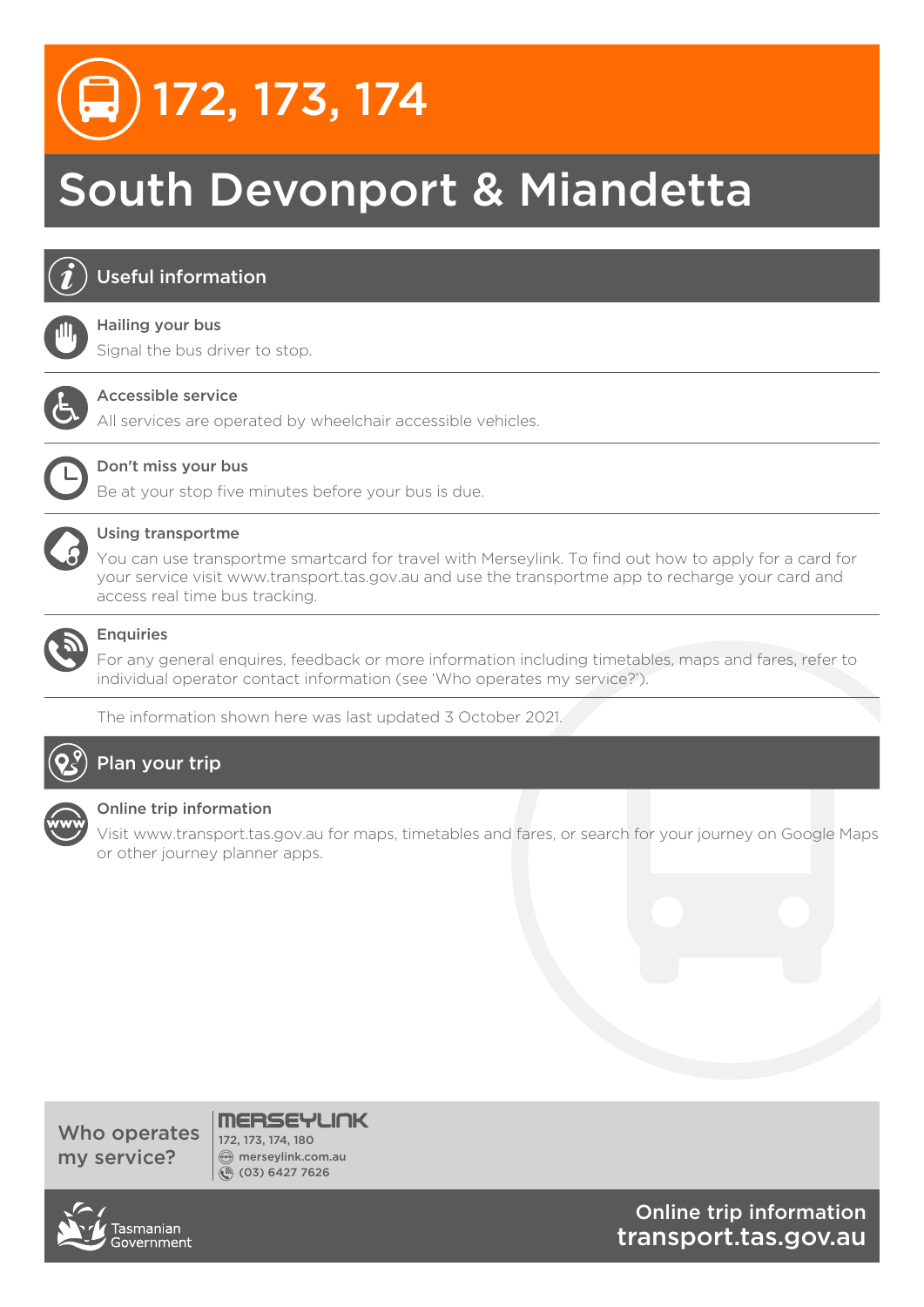

# from South Devonport & Miandetta towards Devonport

| <b>Weekdays (Monday to Friday)</b>                        |        |       |                          |        |                          |      |                          |            |       |       |                          |                          |          |        |
|-----------------------------------------------------------|--------|-------|--------------------------|--------|--------------------------|------|--------------------------|------------|-------|-------|--------------------------|--------------------------|----------|--------|
| $\int_{ref}^{map}$ Route number                           | 174    | 180   | 172                      | 172    | 174                      | 180  | 173                      | 174        | 173   | 174   | 173                      | 180                      |          | 172    |
|                                                           | am     | am    | am                       | am     | am                       | am   | am                       | am         | am    | рm    | pm                       | pm                       | pm       | pm     |
| (A) Don College (Western Side)                            | -      |       | $V*8:23$ s*8:23          |        | $\overline{\phantom{a}}$ |      |                          |            |       |       |                          |                          | $v*2:52$ | s#2:52 |
| <b>B</b> Nixon St Primary School                          | $\sim$ |       |                          |        |                          |      |                          |            |       |       |                          |                          |          | s2:55  |
| C Splash Aquatic & Leisure Centre                         |        |       |                          |        |                          |      | 9:49                     |            | 11:49 | $\,$  | 1:49                     | $\,$                     |          |        |
| (b) Homemaker Centre                                      | 7:29   |       |                          | ٠      | 9:16                     |      | $\overline{\phantom{a}}$ | 10:56      | ۰.    | 12:56 | $\overline{\phantom{0}}$ |                          |          |        |
| <b>E</b> Don Rd/Lovett St                                 | 7:36   | 8:02  | V8:29                    | \$8:29 | 9:23                     | 9:54 | 9:53                     | 1:03       | 1:53  | 1:03  | 1:53                     | 2:26                     | v2:58    | s3:01  |
| (F) Hillcrest Primary School                              | ۰      |       | $\overline{\phantom{a}}$ | \$8:33 | $\overline{\phantom{a}}$ |      |                          |            |       |       |                          | $\,$                     |          | s3:05  |
| © Middle Rd/Morris Ave                                    | 7:43   | ٠     | V8:35                    | \$8:38 | 9:29                     |      | 9:59                     | ۰∩۹        | 1:59  | 1:09  | 1:59                     | $\overline{\phantom{a}}$ | v3:04    | s3:10  |
| (H) Fourways, Best St/William St                          | 7:53   | 8:05  | V8:42                    | \$8:45 | 9:40                     | 9:57 | 0:06                     | $\cdot$ 20 | 12:06 | 1:20  | 2:06                     | 2:29                     | v3:11    | s3:18  |
| <sup>1</sup> Devonport Primary School/Our Lady of Lourdes | ۰      |       |                          | \$8:50 | $\sim$                   |      |                          |            |       |       |                          |                          |          |        |
| Devonport Interchange, Rooke St                           | 7:58   | d8:09 | V8:50                    | \$8:57 | 9:45                     |      | 0:10                     | :25        | 12:10 | 1:25  | 2:10                     | 2:33                     | v3:19    | s3:25  |

| Weekdays (Monday to Friday) (cont)                                                                     |         |      |      |      |      |
|--------------------------------------------------------------------------------------------------------|---------|------|------|------|------|
| $\int_{ref}^{map}$ Route number                                                                        | 172     | 174  | 180  | 173  | 173  |
|                                                                                                        | pm      | pm   | pm   | pm   | pm   |
| Don College (Western Side)<br>(A)                                                                      | $*3:35$ |      |      |      |      |
| <b>Nixon St Primary School</b><br>$\circ$                                                              |         |      |      |      |      |
| <b>Splash Aquatic &amp; Leisure Centre</b><br>$\rm(c)$                                                 | 3:40    |      |      | 5:32 | 6:27 |
| <b>Homemaker Centre</b><br>(D)                                                                         |         | 4:40 |      |      |      |
| Don Rd/Lovett St<br>(E)                                                                                | 3:45    | 4:47 | 5:14 | 5:36 | 6:31 |
| <b>Hillcrest Primary School</b><br>(F)                                                                 |         |      |      |      |      |
| Middle Rd/Morris Ave<br>(G)                                                                            | 3:51    | 4:53 |      | 5:42 | 6:37 |
| <b>Fourways, Best St/William St</b><br>(H)                                                             | 4:00    | 5:04 | 5:17 | 5:49 | 6:44 |
| <b>Devonport Primary School/Our Lady of Lourdes</b><br>$\left( \begin{array}{c} 1 \end{array} \right)$ |         |      |      |      |      |
| Devonport Interchange, Rooke St<br>U)                                                                  | 4:05    | 5:08 | 5:21 | 5:53 | 6:48 |

#### Explanations

- d On school days, service continues as Route 170 to Don College
- s Service operates on school days only

v Service operates during school holidays only Bus commences outside Don College, then via Nicholls St, Nixon St, Madden St & Watkinson St

# Bus commences outside Don College

| Saturday                                |      |                          |       |                          |                          |                          |                          |                          |                              |                          |                          |      |
|-----------------------------------------|------|--------------------------|-------|--------------------------|--------------------------|--------------------------|--------------------------|--------------------------|------------------------------|--------------------------|--------------------------|------|
| $\int_{ref}^{map}$ Route number         | 173  | 180                      | 173   | 174                      | 173/                     | $\sqrt{174}$             | 173                      | 180                      | 174                          | 173                      | 174                      | 173  |
|                                         | am   | am                       | am    | am                       | am                       | pm                       | pm                       | рm                       | pm                           | pm                       | pm                       | pm   |
| © Splash Aquatic & Leisure Centre       | 8:49 | $\overline{\phantom{0}}$ | 9:49  | $\overline{\phantom{a}}$ | 11:49                    | $\overline{\phantom{a}}$ | 1:49                     | $\overline{\phantom{a}}$ | $\qquad \qquad \blacksquare$ | 3:49                     | $\overline{\phantom{0}}$ | 5:49 |
| <b>EXAMPLE MODE HOMEON</b>              |      |                          | ۰     | 10:56                    | $\overline{\phantom{0}}$ | 12:56                    | $\overline{\phantom{a}}$ | $\,$                     | 2:56                         | $\overline{\phantom{a}}$ | 4:56                     |      |
| <b>E</b> Don Rd/Lovett St               | 8:53 | 9:51                     | 9:53  | 11:03                    | 11:53                    | 1:03                     | 1:53                     | 2:26                     | 3:03                         | 3:53                     | 5:03                     | 5:53 |
| © Middle Rd/Morris Ave                  | 8:59 | $\overline{\phantom{a}}$ | 9:59  | 1:09                     | 1:59                     | 1:09                     | 1:59                     | $\overline{\phantom{a}}$ | 3:09                         | 3:59                     | 5:09                     | 5:59 |
| <b>ED Fourways, Best St/William St</b>  | 9:06 | 9:54                     | 10:06 | 1.19                     | 12:06                    | 1:19                     | 2:06                     | 2:29                     | 3:19                         | 4:06                     | 5:19                     | 6:06 |
| <b>Devonport Interchange, Rooke St.</b> | 9:10 | 9:57                     | 10:10 | 11.24                    | 12:10                    | 1:24                     | 2:10                     | 2:32                     | 3:24                         | 4:10                     | 5:24                     | 6:10 |

| Sunday/public holiday                 |       |             |      |      |
|---------------------------------------|-------|-------------|------|------|
| $_{ref}^{map}$ Route number           | 173   | $173$   173 |      | 173  |
|                                       | am    | pm          | pm   | pm   |
| © Splash Aquatic & Leisure Centre     | 10.14 | 12:14       | 2:14 | 4:14 |
| <b>E</b> Don Rd/Lovett St             | 10:18 | 12:18       | 2:18 | 4:18 |
| <b>6</b> Middle Rd/Morris Ave         | 10.24 | 12:24       | 2:24 | 4:24 |
| H Fourways, Best St/William St        | 10:31 | 12:31       | 2:31 | 4:31 |
| Devonport Interchange, Rooke St<br>J. | 10:35 | 12:35       | 2:35 | 4:35 |



Refer to the timetable for **route 178** for additional services along **William St and Middle Rd**

Who operates my service?

# **MERSEYLINK**

172, 173, 174, 180 merseylink.com.au (03) 6427 7626



Online trip information transport.tas.gov.au